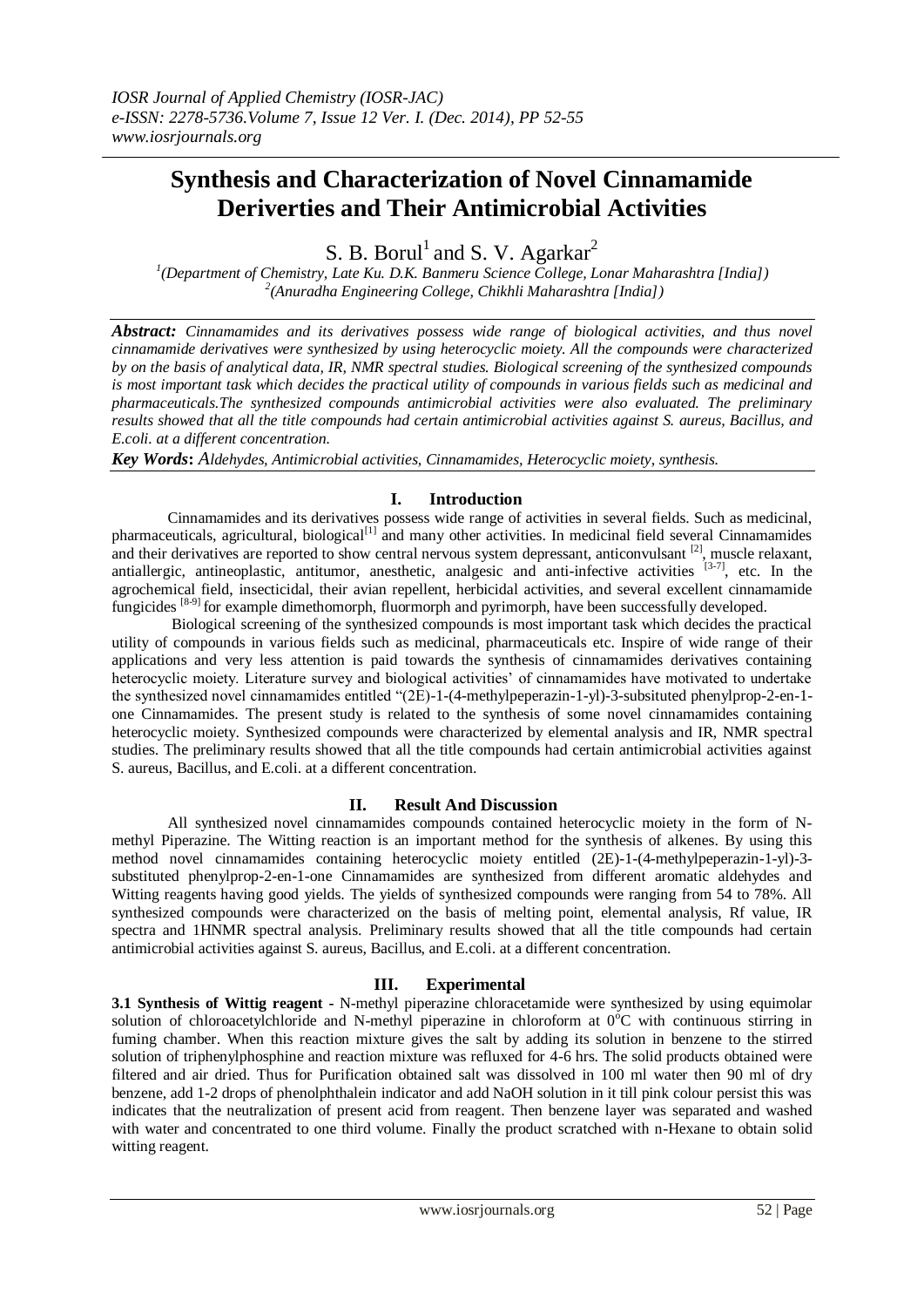#### *Synthesis and Characterization of Novel Cinnamamide Deriverties and Their Antimicrobial Activities*

#### **3.2 Synthesis of (2E)-1-(4-methylpeperazin-1-yl)-3-Substituted phenylprop-2-en-1-one Cinnamamides –**

Equimolar solution of Witting reagent and various aromatic aldehydes in water and refluxed for 4 to 6 hrs. The progress of reaction was monitored by thin layer chromatography. Melting points were taken by open capillary method. The elemental analysis was calculated for carbon, hydrogen, nitrogen and chlorine. IR spectra were recorded with TMS as internal standard using CDCl3. All Synthesized compounds were purified by column chromatography. All chemicals used were of analytical grade.

#### **IV. Antimicrobial Activities**

Antimicrobial activities of newly synthesized compounds were carried out by using cup plate agar diffusion method at 01 mg / ml, 0.5 mg/ml, and 0.25 mg/ml in DMSO against using antibiotics ciprofloxacin. Plates were incubated 24hrs at  $37^0C$  and zone of inhibition were measured in mm. Result have been incorporated in table, all synthesized compound were found to be moderately active against bacteria.

## **V. Schemes**





Wittig reagent

**5.2 Synthesis of Cinnamamides derivatives of heterocyclic moiety-**



**Substituted Aldehyde** 

(2E)-1-(4-methylpiperazin-1-yl)-3-subtituted phenylprop-2-en-1-one cinnamamides

| <b>Tables</b>                                                        |  |
|----------------------------------------------------------------------|--|
| <b>Table No. 1</b> Antimicrobial activities of the compounds (in mm) |  |
|                                                                      |  |

|           | S. aureus |          |           | <b>Bacillus</b> |          |           | E.coli |          |           |
|-----------|-----------|----------|-----------|-----------------|----------|-----------|--------|----------|-----------|
| Compounds | 1Mg/ml    | 0.5Mg/ml | 0.25Mg/ml | 1Mg/ml          | 0.5Mg/ml | 0.25Mg/ml | 1Mg/ml | 0.5Mg/ml | 0.25Mg/ml |
| Ia        | 14        | 13       | 11        | 12              | 10       | 09        | 13     |          | 10        |
| Ib        | 15        | 14       | 12        | 14              | 13       | 12        | 18     | 17       | 15        |
| Ic        | 18        | 17       | 14        | 13              | 12       | 10        | 15     | 13       | 12        |
| Id        | 15        | 14       | 12        | 21              | 18       | 16        | 19     | 17       | 16        |
| Ie        | 12        | 10       | 09        | 18              | 17       | 16        | 12     | 11       | 10        |
| If        | 17        | 16       | 15        | 31              | 28       | 25        | 16     | 15       | 12        |
| Ig        | 23        | 19       | 12        | 15              | 12       | 13        | 16     | 14       | 10        |
| <b>Ih</b> | 24        | 22       | 21        | 18              | 16       | 17        | 18     | 15       | 16        |
| Ii        | 20        | 18       | 14        | 24              | 21       | 19        | 30     | 28       | 24        |
|           | 24        | 22       | 21        | 19              | 15       | 12        | 29     | 26       | 22        |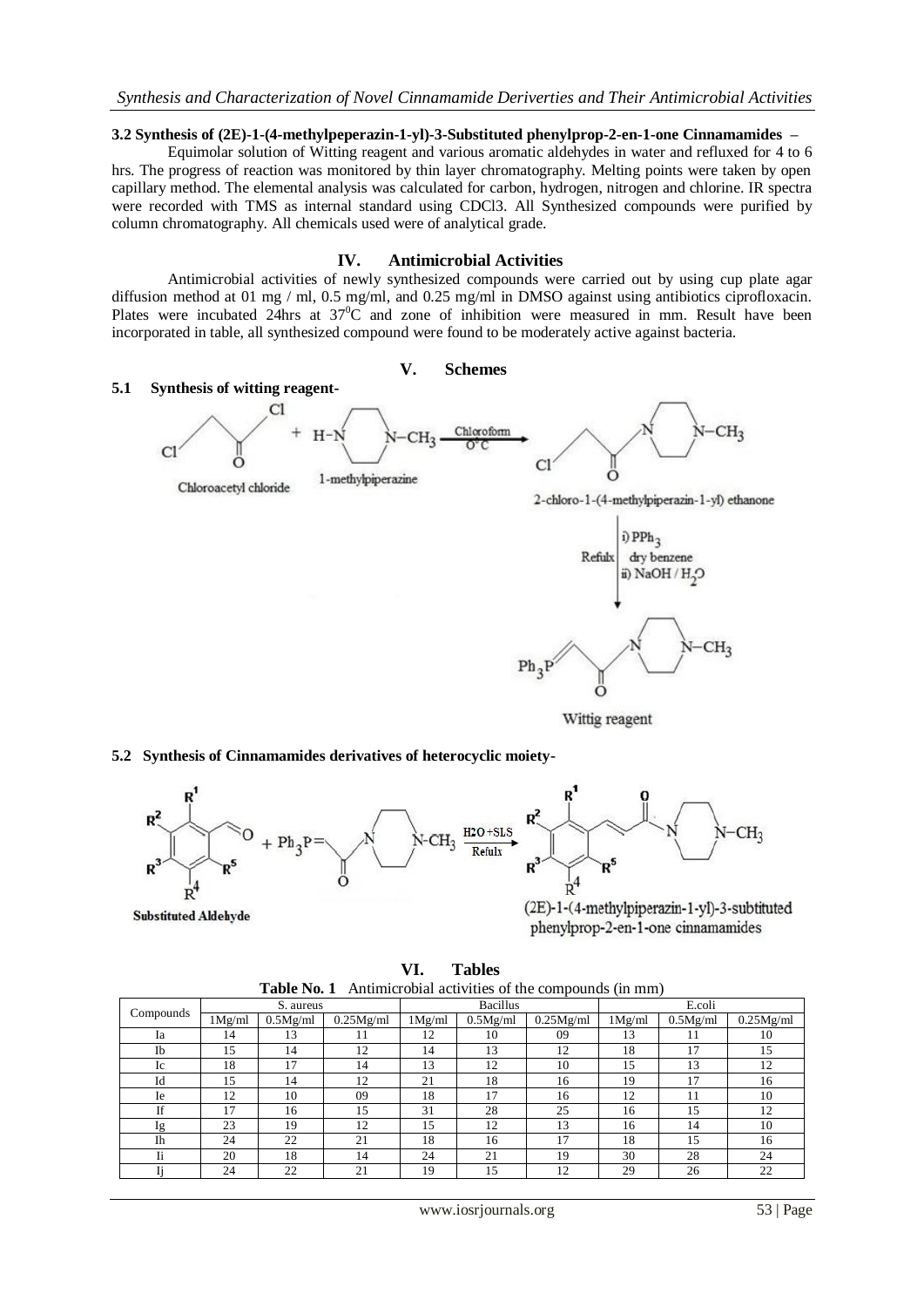|            |                          |                 | $\tilde{\phantom{a}}$ | $\tilde{\phantom{a}}$ |                |    |
|------------|--------------------------|-----------------|-----------------------|-----------------------|----------------|----|
| Sr.<br>No. | Substituent<br>Compounds | R1              | R <sub>2</sub>        | R3                    | R <sub>4</sub> | R5 |
|            | Ia                       | Н               | Н                     | Н                     | Н              | Н  |
| ◠          | Ib                       | Н               | H                     | OMe                   | Н              | H  |
| 3          | Ic                       | Н               | OMe                   | OMe                   | Н              | H  |
| 4          | Id                       | Н               | OMe                   | OMe                   | OMe            | H  |
|            | Ie                       | Н               |                       | $-O-CH_2-O-$          | Н              | Н  |
| 6          | If                       | NO <sub>2</sub> | H                     | Н                     | Н              | H  |
| −          | lg                       | Н               | H                     | Cl                    | Н              | Н  |
| 8          | Ih                       | Н               | Н                     | NO <sub>2</sub>       | Н              | Н  |
| Q          | Ii                       | Н               | H                     | N(Me) <sub>2</sub>    | Н              | Н  |
| 10         |                          | Н               | Н                     | OН                    | Н              | Н  |

**Table No.2-**Substituted aromatic aldehydes used in the synthesis of Cinnamamides

**Table No.3-** Characteristics data for synthesized Cinnamamides

| Sr. No. | Compounds | Molecular Formula    | Molecular Wt. | Yield % | M.P. <sup>0</sup> C |
|---------|-----------|----------------------|---------------|---------|---------------------|
|         | Ia        | $C_{14}H_{18}ON_2$   | 230           | 76      | 69                  |
|         | Ib        | $C_{15}H_{20}O_2N_2$ | 260           | 62      | 165                 |
| 3       | Ic        | $C_{16}H_{22}O_3N_2$ | 290           | 54      | 205                 |
|         | Id        | $C_{17}H_{24}O_4N_2$ | 320           | 78      | 172                 |
|         | Ie        | $C_{15}H_{18}O_3N_3$ | 288           | 66      | 62                  |
|         | If        | $C_{14}H_{17}O_3N_2$ | 261           | 58      | 102                 |
|         | lg        | $C_{14}H_{17}ON_2Cl$ | 264.5         | 78      | 79                  |
|         | <b>Ih</b> | $C_{14}H_{17}O_3N_3$ | 275           | 70      | 218                 |
|         | Ii        | $C_{16}H_{23}ON_2$   | 259           | 56      | 200                 |
| 10      |           | $C_{14}H_{18}O_2N_2$ | 246           | 64      | 82                  |

**Table No.4-**Elemental analysis of synthesized compounds

| Compounds      | Molecular<br>Formula | % C     | % H    | % O     | %N      | % Cl    |
|----------------|----------------------|---------|--------|---------|---------|---------|
| Ia             |                      | 73.06   | 7.88   | 7.00    | 12.19   | ---     |
|                | $C_{14}H_{18}ON_2$   | (73.04) | (7.83) | (6.96)  | (12.17) |         |
| Ib             |                      | 69.26   | 7.72   | 12.36   | 10.82   |         |
|                | $C_{15}H_{20}O_2N_2$ | (69.23) | (7.69) | (12.31) | (10.77) | ---     |
| Ic             | $C_{16}H_{22}O_3N_2$ | 66.26   | 7.64   | 16.62   | 9.70    |         |
|                |                      | (66.21) | (7.59) | (16.55) | (9.66)  | ---     |
| Id             | $C_{17}H_{24}O_4N_2$ | 63.80   | 7.54   | 20.06   | 8.80    |         |
|                |                      | (63.75) | (7.50) | (20.00) | (8.75)  |         |
| Ie             | $C_{15}H_{18}O_3N_3$ | 62.58   | 6.30   | 16.71   | 14.62   |         |
|                |                      | (62.50) | (6.25) | (16.66) | (14.58) | ---     |
| <b>If</b>      | $C_{14}H_{17}O_3N_2$ | 64.42   | 6.53   | 18.42   | 10.75   |         |
|                |                      | (64.36) | (6.51) | (18.39) | (10.72) | ---     |
|                | $C_{14}H_{17}ON_2Cl$ | 64.02   | 6.48   | 6.10    | 10.56   | 13.40   |
| Ig             |                      | (63.51) | (6.42) | (6.05)  | (10.58) | (13.42) |
| I <sub>h</sub> | $C_{14}H_{17}O_3N_3$ | 62.12   | 6.21   | 17.46   | 15.28   |         |
|                |                      | (61.10) | (6.18) | (17.45) | (15.27) | ---     |
| Ii.            | $C_{16}H_{23}ON_2$   | 74.16   | 8.90   | 6.20    | 10.84   |         |
|                |                      | (74.13) | (8.88) | (6.17)  | (10.81) |         |
|                |                      | 68.31   | 7.32   | 13.03   | 11.40   |         |
| IJ             | $C_{14}H_{18}O_2N_2$ | (68.29) | (7.31) | (13.00) | (11.38) |         |

In bracket calculated percentages of element.

## **VII. Spectral Data Studies**

**Ia**=(2E)-1-(4-methylpeperazin-1-yl)-3- phenylprop-2-en-1-one Cinnamamides-IR  $\text{(cm}^{-1})$ 1656, 1595

1H NMR-(δ)-2.2(s), (3H), NMe; 2.9(t), (4H); 3.5(t), (4H); 6.7(d), (1H), (CH=CHCO), J=15.94 HZ; 6.8(d), (1H),  $(CH=CHC_6H_5)$  J=15.94 HZ; 7.2-7.5(m), (5H), (C<sub>6</sub>H<sub>5</sub>).

**Ib**- IR  $(cm^{-1})1685, 1600$ 

1H NMR-(δ)-2.2(s), (3H), NMe; 2.9(t), (4H); 3.5(t), (4H); 6.9(d), (1H), (CH=CHCO), J=15.60 HZ; 7.0(d), (1H), (CH=CHC6H5) J=15.60HZ; 3.2(s), (3H), (OMe); 7.2(d), (2H); 7.4(d), (2H).

 $Ic- IR$  (cm<sup>-1</sup>)1678, 1644

1H NMR-(δ)-2.2(s), (3H), NMe; 2.9(t), (4H); 3.5(t), (4H); 6.9(d), (1H), (CH=CHCO), J=15.70 HZ; 7.2(d), (1H),  $(CH=CHC_6H_5)$  J=15.70HZ; 3.2(s), (6H), (OMe); 6.9-7.1(m), (3H), Ar-H.

 $Id - IR$  (cm<sup>-1</sup>)1688, 1636

1H NMR-(δ)-2.2(s), (3H), NMe; 2.9(t), (4H); 3.5(t), (4H); 6.9(d), (1H), (CH=CHCO), J=15.8 HZ; 7.4(d), (1H), (CH=CHC6H5) J=15.84HZ; 3.2(s), (9H), (OMe); 6.6(s),(2H), Ar-H.